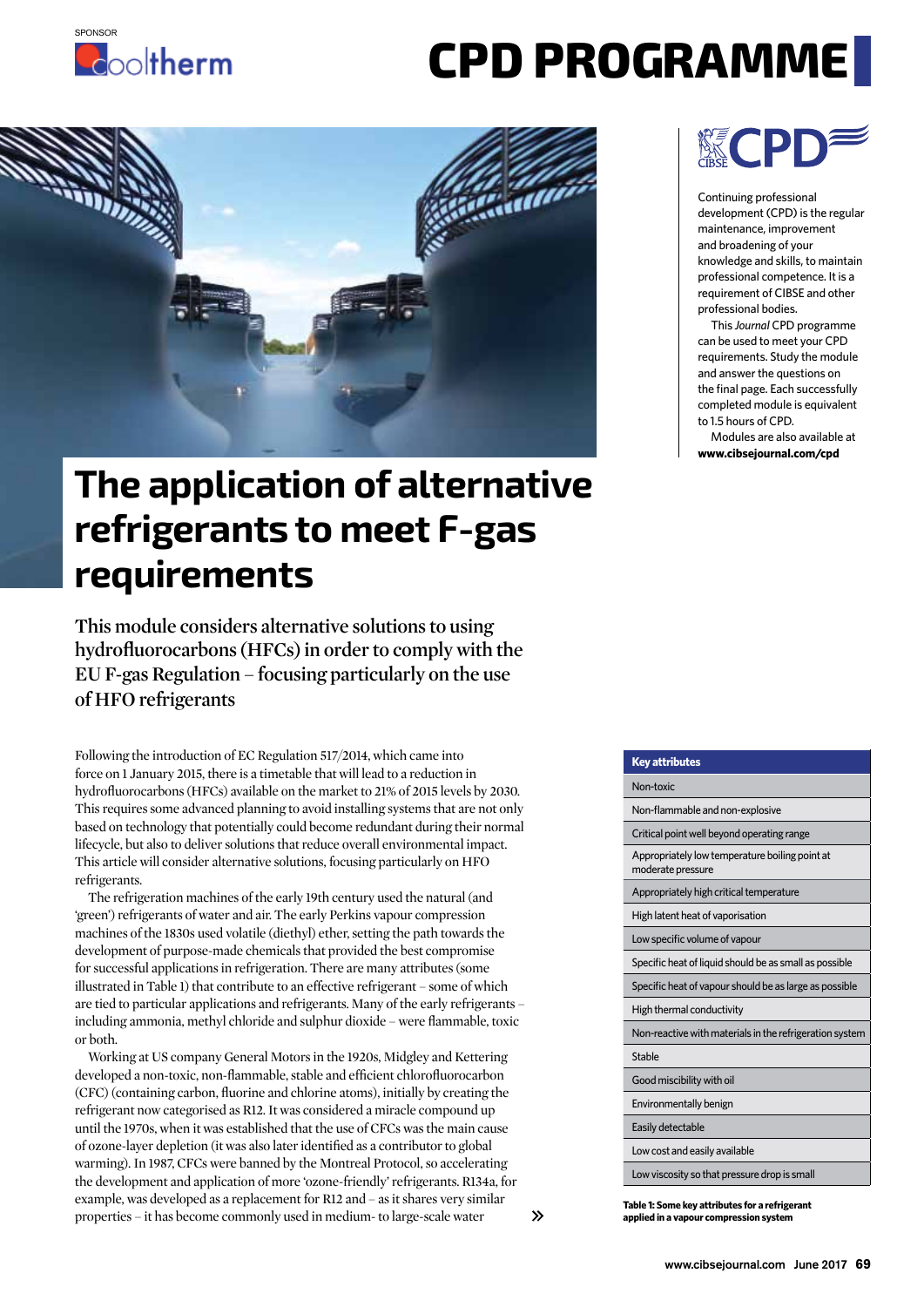$\gg$  chillers, as well as in the automobile industry. However, despite the lower 'ozone depleting potential' (ODP) of the hydrochlorofluorocarbons (HCFCs) (containing hydrogen, chlorine, fluorine, and carbon atoms) such as R22 and R123, and HFCs such as R134A and R410A, they have subsequently been identified as significant contributors to 'global warming'.

HCFCs have been practically banned since January 2015<sup>1</sup>, and HFCs are rated in terms of their 'global warming potential'  $(GWP)$  – an equivalent mass of  $CO<sub>2</sub>$ , as shown in Table 2. So, although R134a is not considered to have a high GWP, each kilogram is equivalent to  $1.430\text{kg}$  of CO<sub>2</sub>, which in the short-to-medium term in not considered environmentally acceptable, and – in common with other HFCs – it is covered

## by the EU's F-gas Regulation.<sup>2</sup>

The F-gas Regulation includes a staged reduction in the use of HFCs in the years to 2030. Table 3 indicates the percentage of the HFC baseline that will be available to the EU market each year moving towards the 2030 target, with specific targeted reductions as shown in Table 4.

The F-gas Regulation phasedown programme is constructed so that over the next 12 years end users and manufacturers will be drawn to using refrigerants with a lower GWP, because the production quotas will increase their availability and so make them relatively economical.

CIBSE5 Guide M indicates that water chillers have a life expectancy of between 15 and 25 years (dependent on whether they are air- or water-cooled, and the environment within which they operate). So, for new systems currently being installed, there is a good chance that they will be in service throughout the whole HFC phasedown period. As such, it is timely to evaluate alternative refrigerant systems.

### **Alternative refrigerants**

There has been a resurgence in the development of modern technologies to make safer use of 'natural' refrigerants as an effective alternative to HFCs. These include ammonia R717, CO<sub>2</sub> R744 and hydrocarbons – isobutane R600a (often used in domestic fridges and freezers) and propane R290 (used in commercial heat pump and refrigeration applications). These are all successful, but each has operational challenges – such as high pressure and concerns about flammability, explosions and toxicity.

> ■ HFOs have been identified as being flammable under specific non-operational conditions. However, in terms of operational safety, ASHRAE has classified7 R1234ze(E) in refrigerant safety group A2L (lower flammability and lower toxicity), and it is classified as non-flammable for handling and storage below 30°C. The basis of flammability is evaluated by 'chance of flame occurring' and 'effect of flame occurring' at 60°C. R1234ze(E) needs 250,000 times more energy than propane to ignite and, should a flame occur, it would be low heat (20% of that of propane), with a low burning velocity.

- In the presence of high temperatures (as might occur in a fire), all halogenated hydrocarbons (that is, hydrocarbons that include a halogen such as chlorine or fluorine) readily decompose to form hydrogen fluoride. This gas is highly soluble in water to form acid that can present an extreme safety hazard. Ito<sup>8</sup> analysed the production of hydrogen fluoride from an HFO and common HFCs across a range of high temperatures and the overall results in these early studies indicate that there is little practical difference between the refrigerants.
- TFA is a potential toxic by-product of the atmospheric degradation of fluorocarbons. It is removed from the atmosphere by wet deposition and is known to accumulate in certain ecosystems. It is estimated that 7%-20% of R134a emissions degrade to

TFA. Unlike R1234yf (that is principally employed in MAC), which reacts much faster and completely decomposes into TFA, less than 10% of HFO-1234ze(E) is likely to decompose into TFA.<sup>9</sup>

So the quest for a safe, efficient, and – crucially – environmentally friendly refrigerant has continued, leading to the application of HFOs (hydrofluoroolefin, containing hydrogen, fluorine and carbon). Unlike traditional HFCs and CFCs, which are saturated, HFOs are olefins (so called because they form oily liquids on reaction with chlorine gas) that are unsaturated because of the carbon-to-carbon double bond in their structure. HFOs are relatively stable compounds, but are more reactive than HFCs because of the reactivity of the carbon–carbon bond. This reduces their GWP – with an atmospheric life of 18 days compared with the 13 years of HFC R134a. However, the zero ozone depleting HFO still mimics much of the basic performance and properties of R134a.

The volumetric refrigerating capacity of R1234ze(E) is below that of R134a and it has a higher boiling point. Therefore, R1234ze(E) cannot be considered as a dropin replacement of R134a, but instead should be considered in new equipment designs.<sup>10</sup>

## **HFO refrigerant as a 'green' replacement for HFCs**

The principal HFO that has been applied for non-vehicle refrigeration is R1234ze(E), and R1234yf typically has been applied in vehicle mobile air conditioning (MAC).

R1234ze(E) has operating conditions and costs in line with R134a – as indicated in the pressure-enthalpy diagrams for R134a and R1234ze(E) in Figure 1 and the key attributes in Table 5 – but with ultra-low GWP. Its performance is such that it can replace R134a in new equipment where its lower volumetric capacity can be addressed in the design of the equipment.

A number of concerns have arisen about the safety of HFO refrigerants,

including issues such as flammability, potential of hydrogen fluoride formation and formation of trifluoroacetic acid (TFA).

> ■ Thanks to Robert Young of Cooltherm for his contributions to this article.

■ Turn to page 60 for references.

**Table 6: Example comparative performances of commercially available air-cooled chillers for 300kW capacity, ambient air 35°C, chilled water 6°C flow, 12°C return** 



## **R1234ze(E) performance in chillers**

Field tests of optimised chillers designed specifically to operate on R1234ze(E) have confirmed that the coefficient of performance (COP) is higher than the HFC refrigerant system it is designed to replace. Operational tests have found that R1234ze(E) consumes significantly less energy that R290 (propane), its closest ultra-low GWP rival, but without the same flammability risk and consequent additional safety considerations. Table 6 shows the comparative performance of three identical capacity and footprint air-cooled chillers. The R1234ze(E) chillers in this comparison have been under development by the manufacturers since the ready availability of the refrigerant in 2012.

Similarly favourable results are reported by Kabeel et al<sup>12</sup> in 2016, when they undertook an experimental study of employing R1234ze(E) to a walk-in cold room.

It is considered that the differential in the costs of the R1234ze(E) compared with that of R134a will disappear over the next 24 months, as production volumes of the HFO refrigerant increase, and the F-gas quotas start to affect R134a prices.

HFOs can also be used as a component to produce a lower GWP refrigerant mixture containing HFCs. Several of these are already supported by some compressor manufacturers, but some reliability issues have been raised because of high compressor discharge temperatures compared with their HFC predecessors.

This is an exciting time for the application of novel refrigeration solutions for building services engineering. In order to meet both the legislative and environmental demands, there are several developing technologies – both traditional and new – while the application of recently-evolved refrigerants such as R1234ze(E) can meet the demands of both low ODP and low GWP while maintaining good COPs, and so reducing consequent  $CO<sub>2</sub>$  emissions. **©** *Tim Dwyer, 2017.*

From 2020

| <b>Date</b>      | <b>Description</b>                                                                                                                                | <b>Commonly affected</b><br>refrigerants |
|------------------|---------------------------------------------------------------------------------------------------------------------------------------------------|------------------------------------------|
| <b>From 2015</b> | HFCs with GWP greater than 150 banned from domestic fridges and<br>freezers.                                                                      |                                          |
| From 2020        | HFCs with GWP greater than 2,500 will be banned from all<br>refrigeration systems. Exceptions will be systems operating below<br>$-50^{\circ}$ C. | R404a                                    |
| From 2022        | All F-gases with a GWP of more than 150 will be banned from any<br>hermetically sealed system.                                                    | R <sub>134</sub> a<br>R410a<br>R407c     |
|                  | F-gases with a GWP greater than 150 will also be banned from central<br>pack systems rated at 40kw or more.                                       | R410a                                    |
| 2025             | F-gases with a GWP greater than 750 will be banned in single split<br>systems that contain less than 3kg.                                         | R <sub>134</sub> a<br>R410a<br>R407c     |

Table 4: Phasedown programme for HFC refrigerants<sup>4</sup>

| <b>HFC</b><br>refrigerant | CO <sub>2</sub> equivalent kg | <b>Notes on use</b>                                                                                                                                                                                                                         |  |
|---------------------------|-------------------------------|---------------------------------------------------------------------------------------------------------------------------------------------------------------------------------------------------------------------------------------------|--|
| R <sub>23</sub>           | 14,800                        | Ultra-low temperature<br>refrigerant (-40°C to<br>-80°C). Due to specialist<br>properties of the<br>refrigerant, it is currently<br>exempt from some of<br>the F-gas Regulation, as<br>no alternative is readily<br>available at this time. |  |
| R404a                     | 3,922                         | Common low temperature<br>refrigerant, used by many in<br>refrigeration.                                                                                                                                                                    |  |
| R422d                     | 3.143                         | Popular refrigerant used<br>during the retro-fitting of<br>larger R22 plant.                                                                                                                                                                |  |
| R410a                     | 2.088                         | Common higher pressure<br>refrigerant used in air<br>conditioning split systems<br>and small capacity water<br>chillers.                                                                                                                    |  |
| R407c                     | 1.774                         | Early alternative to<br>R22 in new plant, this<br>refrigerant has a large glide<br>temperature (see boxout).                                                                                                                                |  |
| R <sub>134</sub> a        | 1,430                         | Common lower pressure<br>refrigerant used in<br>commercial and industrial<br>water chillers.                                                                                                                                                |  |

Table 2: Equivalent CO<sub>2</sub> value for most commonly used HFCS<sup>3</sup>

| Year       | % of 2015 baseline |
|------------|--------------------|
| 2015       | 100                |
| 2016/17    | 93                 |
| 2018/19/20 | 63                 |
| 2021/22/23 | 45                 |
| 2024/25/26 | 31                 |
| 2027/28/29 | 24                 |
| 2030       | 21                 |

**Table 3: Percentage of the HFC baseline that will be available to the EU market each year**

## **Figure 1: Pressure-enthalpy diagrams for R134a and R1234ze(E)**

|                                                                 | <b>R1234ze(E)</b> | <b>R134a</b>    |
|-----------------------------------------------------------------|-------------------|-----------------|
| Molecular weight,<br>kg·mol <sup>-1</sup>                       | 114               | 10 <sub>2</sub> |
| Boiling point at<br>101.3 kPa, °C                               | $-18.95$          | $-26.06$        |
| Critical<br>temperature, °C                                     | 109.4             | 101.1           |
| Critical pressure,<br>har                                       | 45                | 63              |
| I atent heat of<br>vaporisation at<br>30°C, kJ·kg <sup>-1</sup> | 162.9             | 1731            |
| Critical density,<br>kg·m <sup>-3</sup>                         | 489               | 515.3           |
| <b>GWP</b>                                                      | 7                 | 1,430           |

**Table 5: Comparison of key attributes between R134a and R1234ze(E)6**

| <b>Refrigerant</b> | <b>Compressor</b> | <b>COP</b> | <b>2017 cost</b><br>comparison |  |
|--------------------|-------------------|------------|--------------------------------|--|
| R134a              | Screw             | 2.77       | 100%                           |  |
|                    | Turbocor          | 3.42       | 100%                           |  |
| R290               | Screw             | 2.91       | 138%                           |  |
|                    | Screw             | 3.10       | 114%                           |  |
| R1234ze(E)         | Turbocor          | 3.70       | 114%                           |  |